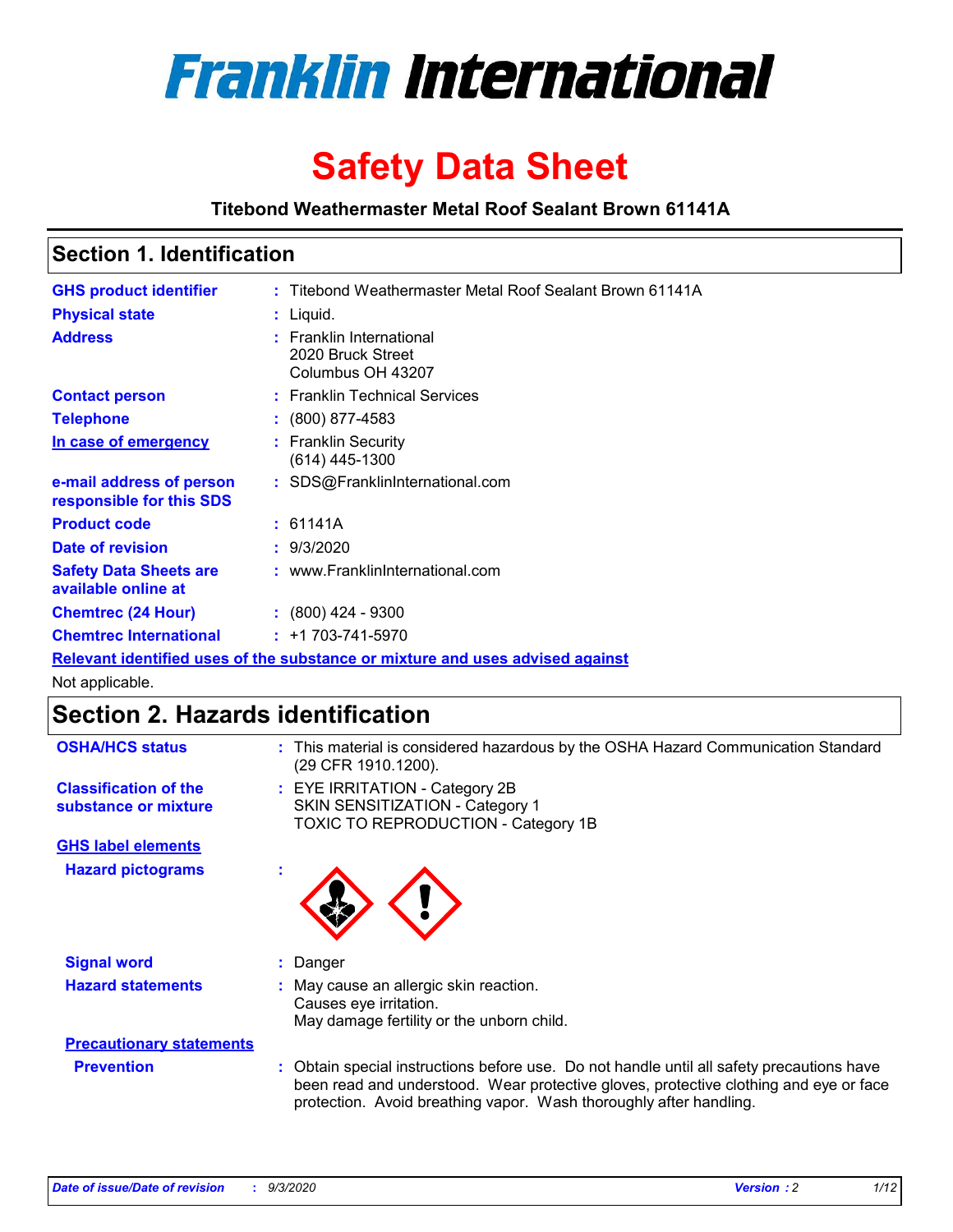### **Section 2. Hazards identification**

| <b>Response</b>                            | : IF exposed or concerned: Get medical advice or attention. Wash contaminated clothing<br>before reuse. IF ON SKIN: Wash with plenty of water. IF IN EYES: Rinse cautiously<br>with water for several minutes. Remove contact lenses, if present and easy to do.<br>Continue rinsing. If eye irritation persists: Get medical advice or attention. |
|--------------------------------------------|----------------------------------------------------------------------------------------------------------------------------------------------------------------------------------------------------------------------------------------------------------------------------------------------------------------------------------------------------|
| <b>Storage</b>                             | : Store locked up.                                                                                                                                                                                                                                                                                                                                 |
| <b>Disposal</b>                            | : Dispose of contents and container in accordance with all local, regional, national and<br>international regulations.                                                                                                                                                                                                                             |
| <b>Hazards not otherwise</b><br>classified | : Product generates methanol during cure.                                                                                                                                                                                                                                                                                                          |

## **Section 3. Composition/information on ingredients**

| <b>Substance/mixture</b> | Mixture |
|--------------------------|---------|
|                          |         |

| <b>Ingredient name</b>       | $\frac{9}{6}$ | <b>CAS number</b> |
|------------------------------|---------------|-------------------|
| 3-aminopropyltriethoxysilane | ՝≤3           | 919-30-2          |
| Dibutyltin dilaurate         | ∣≤0.3         | 77-58-7           |

Any concentration shown as a range is to protect confidentiality or is due to batch variation.

**There are no additional ingredients present which, within the current knowledge of the supplier and in the concentrations applicable, are classified as hazardous to health or the environment and hence require reporting in this section.**

**Occupational exposure limits, if available, are listed in Section 8.**

### **Section 4. First aid measures**

| <b>Description of necessary first aid measures</b> |                                                                                                                                                                                                                                                                                                                                                                                                                                                                                                                                                                                                                                                                                                                                                                           |
|----------------------------------------------------|---------------------------------------------------------------------------------------------------------------------------------------------------------------------------------------------------------------------------------------------------------------------------------------------------------------------------------------------------------------------------------------------------------------------------------------------------------------------------------------------------------------------------------------------------------------------------------------------------------------------------------------------------------------------------------------------------------------------------------------------------------------------------|
| <b>Eye contact</b>                                 | : Immediately flush eyes with plenty of water, occasionally lifting the upper and lower<br>eyelids. Check for and remove any contact lenses. Continue to rinse for at least 10<br>minutes. If irritation persists, get medical attention.                                                                                                                                                                                                                                                                                                                                                                                                                                                                                                                                 |
| <b>Inhalation</b>                                  | : Remove victim to fresh air and keep at rest in a position comfortable for breathing. If<br>not breathing, if breathing is irregular or if respiratory arrest occurs, provide artificial<br>respiration or oxygen by trained personnel. It may be dangerous to the person providing<br>aid to give mouth-to-mouth resuscitation. Get medical attention. If unconscious, place<br>in recovery position and get medical attention immediately. Maintain an open airway.<br>Loosen tight clothing such as a collar, tie, belt or waistband. In case of inhalation of<br>decomposition products in a fire, symptoms may be delayed. The exposed person may<br>need to be kept under medical surveillance for 48 hours.                                                       |
| <b>Skin contact</b>                                | : Wash with plenty of soap and water. Remove contaminated clothing and shoes. Wash<br>contaminated clothing thoroughly with water before removing it, or wear gloves.<br>Continue to rinse for at least 10 minutes. Get medical attention. In the event of any<br>complaints or symptoms, avoid further exposure. Wash clothing before reuse. Clean<br>shoes thoroughly before reuse.                                                                                                                                                                                                                                                                                                                                                                                     |
| <b>Ingestion</b>                                   | : Wash out mouth with water. Remove dentures if any. Remove victim to fresh air and<br>keep at rest in a position comfortable for breathing. If material has been swallowed and<br>the exposed person is conscious, give small quantities of water to drink. Stop if the<br>exposed person feels sick as vomiting may be dangerous. Do not induce vomiting<br>unless directed to do so by medical personnel. If vomiting occurs, the head should be<br>kept low so that vomit does not enter the lungs. Get medical attention. Never give<br>anything by mouth to an unconscious person. If unconscious, place in recovery position<br>and get medical attention immediately. Maintain an open airway. Loosen tight clothing<br>such as a collar, tie, belt or waistband. |
| Most important symptoms/effects, acute and delayed |                                                                                                                                                                                                                                                                                                                                                                                                                                                                                                                                                                                                                                                                                                                                                                           |
| <b>Potential acute health effects</b>              |                                                                                                                                                                                                                                                                                                                                                                                                                                                                                                                                                                                                                                                                                                                                                                           |
| <b>Eye contact</b>                                 | : May cause eye irritation.                                                                                                                                                                                                                                                                                                                                                                                                                                                                                                                                                                                                                                                                                                                                               |
| <b>Inhalation</b>                                  | : No known significant effects or critical hazards.                                                                                                                                                                                                                                                                                                                                                                                                                                                                                                                                                                                                                                                                                                                       |
|                                                    |                                                                                                                                                                                                                                                                                                                                                                                                                                                                                                                                                                                                                                                                                                                                                                           |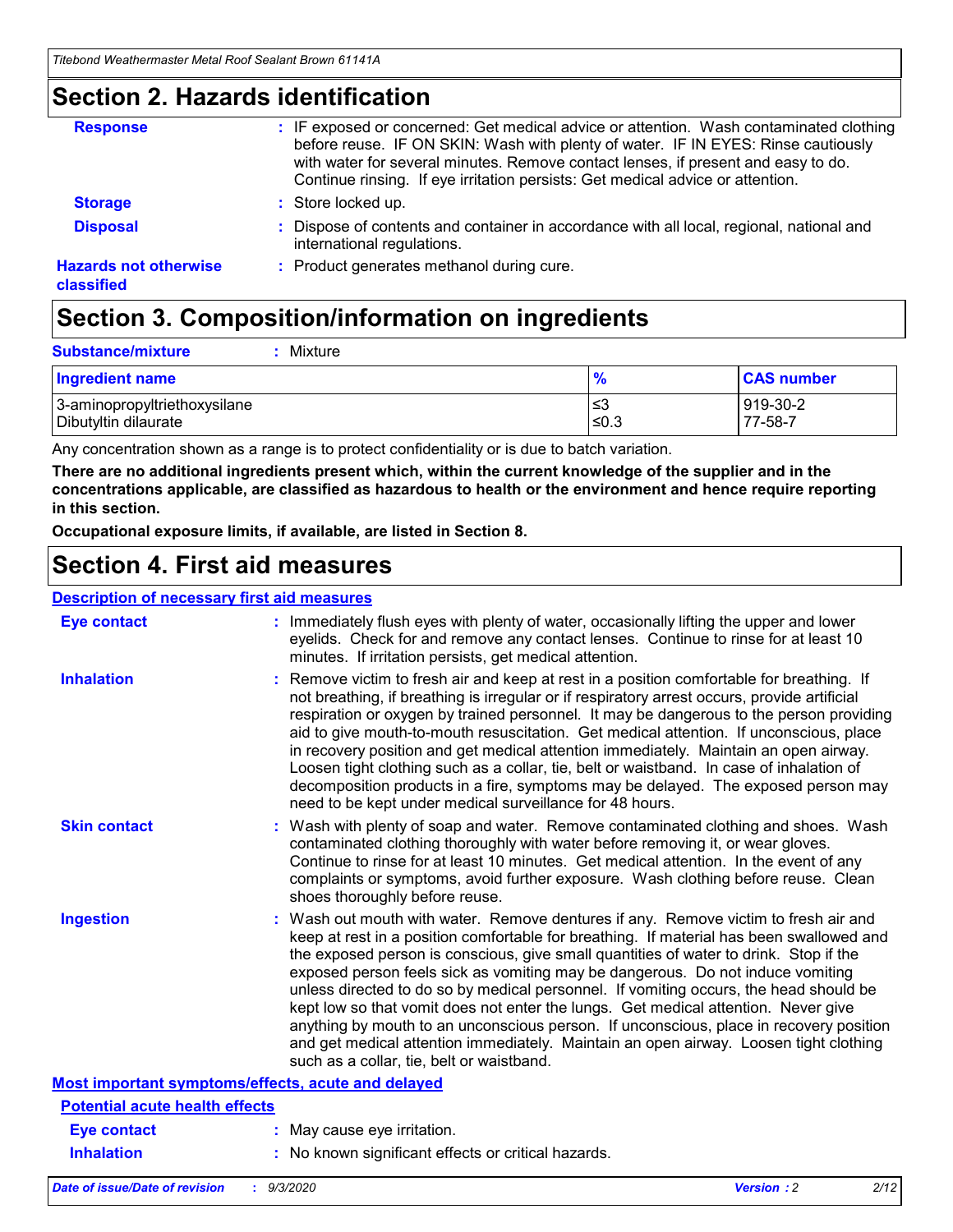| Titebond Weathermaster Metal Roof Sealant Brown 61141A<br><b>Section 4. First aid measures</b> |                                                                                                                                                                                                                                                                                                                                                                                                                 |
|------------------------------------------------------------------------------------------------|-----------------------------------------------------------------------------------------------------------------------------------------------------------------------------------------------------------------------------------------------------------------------------------------------------------------------------------------------------------------------------------------------------------------|
| <b>Skin contact</b>                                                                            | : May cause skin irritation.                                                                                                                                                                                                                                                                                                                                                                                    |
| <b>Ingestion</b>                                                                               | : No known significant effects or critical hazards.                                                                                                                                                                                                                                                                                                                                                             |
| <b>Over-exposure signs/symptoms</b>                                                            |                                                                                                                                                                                                                                                                                                                                                                                                                 |
| <b>Eye contact</b>                                                                             | : Adverse symptoms may include the following:<br>irritation<br>watering<br>redness                                                                                                                                                                                                                                                                                                                              |
| <b>Inhalation</b>                                                                              | : Adverse symptoms may include the following:<br>reduced fetal weight<br>increase in fetal deaths<br>skeletal malformations                                                                                                                                                                                                                                                                                     |
| <b>Skin contact</b>                                                                            | Adverse symptoms may include the following:<br>irritation<br>redness<br>reduced fetal weight<br>increase in fetal deaths<br>skeletal malformations                                                                                                                                                                                                                                                              |
| <b>Ingestion</b>                                                                               | : Adverse symptoms may include the following:<br>reduced fetal weight<br>increase in fetal deaths<br>skeletal malformations                                                                                                                                                                                                                                                                                     |
|                                                                                                | Indication of immediate medical attention and special treatment needed, if necessary                                                                                                                                                                                                                                                                                                                            |
| <b>Notes to physician</b>                                                                      | : In case of inhalation of decomposition products in a fire, symptoms may be delayed.<br>The exposed person may need to be kept under medical surveillance for 48 hours.                                                                                                                                                                                                                                        |
| <b>Specific treatments</b>                                                                     | : No specific treatment.                                                                                                                                                                                                                                                                                                                                                                                        |
| <b>Protection of first-aiders</b>                                                              | : No action shall be taken involving any personal risk or without suitable training. If it is<br>suspected that fumes are still present, the rescuer should wear an appropriate mask or<br>self-contained breathing apparatus. It may be dangerous to the person providing aid to<br>give mouth-to-mouth resuscitation. Wash contaminated clothing thoroughly with water<br>before removing it, or wear gloves. |

**See toxicological information (Section 11)**

## **Section 5. Fire-fighting measures**

| <b>Extinguishing media</b>                               |                                                                                                                                                                                                     |
|----------------------------------------------------------|-----------------------------------------------------------------------------------------------------------------------------------------------------------------------------------------------------|
| <b>Suitable extinguishing</b><br>media                   | : Use an extinguishing agent suitable for the surrounding fire.                                                                                                                                     |
| <b>Unsuitable extinguishing</b><br>media                 | : None known.                                                                                                                                                                                       |
| <b>Specific hazards arising</b><br>from the chemical     | : In a fire or if heated, a pressure increase will occur and the container may burst.                                                                                                               |
| <b>Hazardous thermal</b><br>decomposition products       | Decomposition products may include the following materials:<br>carbon dioxide<br>carbon monoxide<br>nitrogen oxides<br>metal oxide/oxides                                                           |
| <b>Special protective actions</b><br>for fire-fighters   | : Promptly isolate the scene by removing all persons from the vicinity of the incident if<br>there is a fire. No action shall be taken involving any personal risk or without suitable<br>training. |
| <b>Special protective</b><br>equipment for fire-fighters | Fire-fighters should wear appropriate protective equipment and self-contained breathing<br>apparatus (SCBA) with a full face-piece operated in positive pressure mode.                              |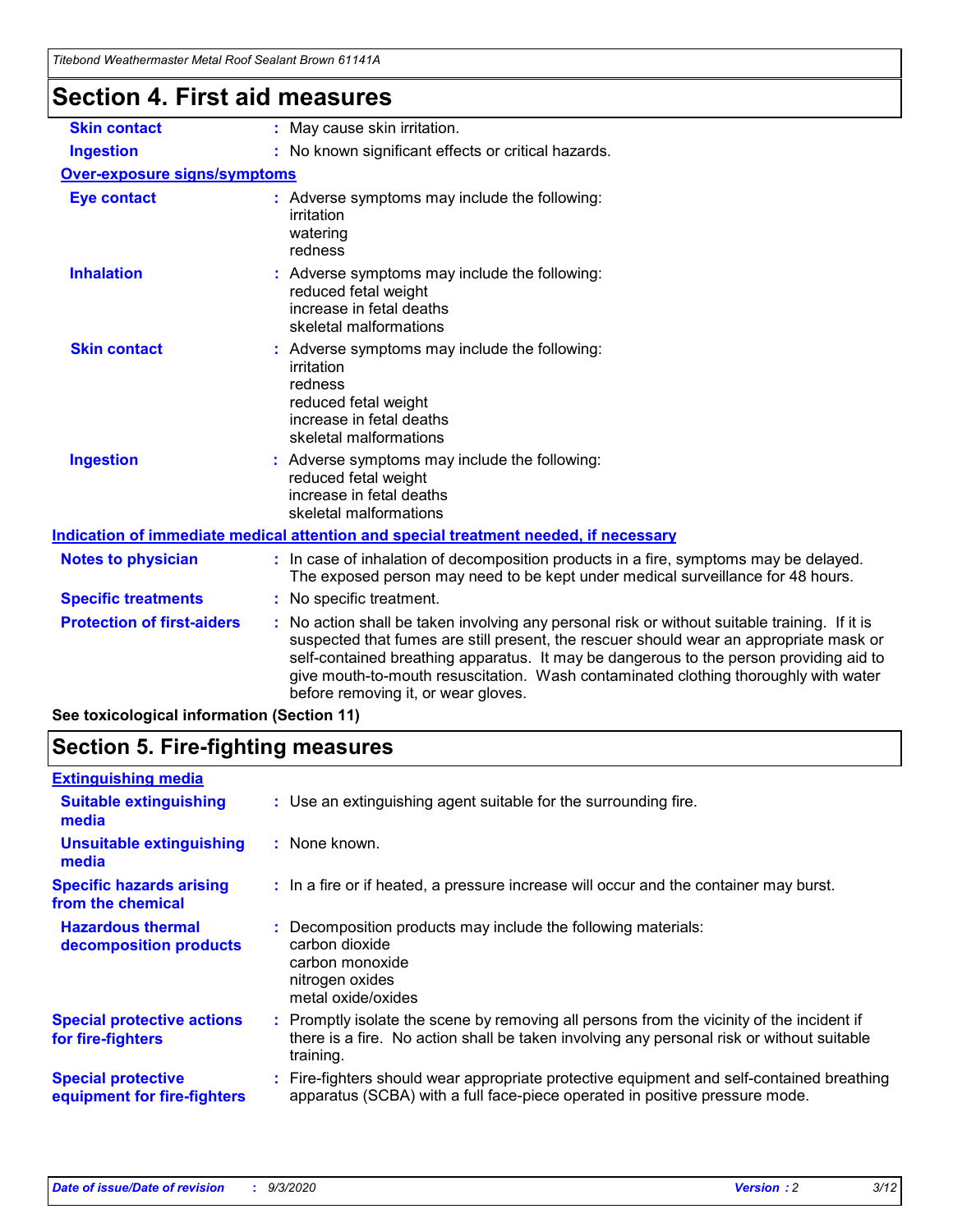### **Section 6. Accidental release measures**

|                                                              | Personal precautions, protective equipment and emergency procedures                                                                                                                                                                                                                                                                                                                                                                                                                                                                                                                                                                                                                                          |  |  |  |  |
|--------------------------------------------------------------|--------------------------------------------------------------------------------------------------------------------------------------------------------------------------------------------------------------------------------------------------------------------------------------------------------------------------------------------------------------------------------------------------------------------------------------------------------------------------------------------------------------------------------------------------------------------------------------------------------------------------------------------------------------------------------------------------------------|--|--|--|--|
| For non-emergency<br>personnel                               | : No action shall be taken involving any personal risk or without suitable training.<br>Evacuate surrounding areas. Keep unnecessary and unprotected personnel from<br>entering. Do not touch or walk through spilled material. Avoid breathing vapor or mist.<br>Provide adequate ventilation. Wear appropriate respirator when ventilation is<br>inadequate. Put on appropriate personal protective equipment.                                                                                                                                                                                                                                                                                             |  |  |  |  |
| For emergency responders                                     | : If specialized clothing is required to deal with the spillage, take note of any information in<br>Section 8 on suitable and unsuitable materials. See also the information in "For non-<br>emergency personnel".                                                                                                                                                                                                                                                                                                                                                                                                                                                                                           |  |  |  |  |
| <b>Environmental precautions</b>                             | : Avoid dispersal of spilled material and runoff and contact with soil, waterways, drains<br>and sewers. Inform the relevant authorities if the product has caused environmental<br>pollution (sewers, waterways, soil or air).                                                                                                                                                                                                                                                                                                                                                                                                                                                                              |  |  |  |  |
| <b>Methods and materials for containment and cleaning up</b> |                                                                                                                                                                                                                                                                                                                                                                                                                                                                                                                                                                                                                                                                                                              |  |  |  |  |
| <b>Small spill</b>                                           | : Stop leak if without risk. Move containers from spill area. Dilute with water and mop up<br>if water-soluble. Alternatively, or if water-insoluble, absorb with an inert dry material and<br>place in an appropriate waste disposal container. Dispose of via a licensed waste<br>disposal contractor.                                                                                                                                                                                                                                                                                                                                                                                                     |  |  |  |  |
| <b>Large spill</b>                                           | : Stop leak if without risk. Move containers from spill area. Approach release from<br>upwind. Prevent entry into sewers, water courses, basements or confined areas. Wash<br>spillages into an effluent treatment plant or proceed as follows. Contain and collect<br>spillage with non-combustible, absorbent material e.g. sand, earth, vermiculite or<br>diatomaceous earth and place in container for disposal according to local regulations<br>(see Section 13). Dispose of via a licensed waste disposal contractor. Contaminated<br>absorbent material may pose the same hazard as the spilled product. Note: see<br>Section 1 for emergency contact information and Section 13 for waste disposal. |  |  |  |  |

## **Section 7. Handling and storage**

### **Precautions for safe handling**

| <b>Protective measures</b>                                                       | : Put on appropriate personal protective equipment (see Section 8). Persons with a<br>history of skin sensitization problems should not be employed in any process in which<br>this product is used. Avoid exposure - obtain special instructions before use. Avoid<br>exposure during pregnancy. Do not handle until all safety precautions have been read<br>and understood. Do not get in eyes or on skin or clothing. Do not ingest. Avoid<br>breathing vapor or mist. If during normal use the material presents a respiratory hazard,<br>use only with adequate ventilation or wear appropriate respirator. Keep in the original<br>container or an approved alternative made from a compatible material, kept tightly<br>closed when not in use. Empty containers retain product residue and can be hazardous.<br>Do not reuse container. |
|----------------------------------------------------------------------------------|--------------------------------------------------------------------------------------------------------------------------------------------------------------------------------------------------------------------------------------------------------------------------------------------------------------------------------------------------------------------------------------------------------------------------------------------------------------------------------------------------------------------------------------------------------------------------------------------------------------------------------------------------------------------------------------------------------------------------------------------------------------------------------------------------------------------------------------------------|
| <b>Advice on general</b><br>occupational hygiene                                 | : Eating, drinking and smoking should be prohibited in areas where this material is<br>handled, stored and processed. Workers should wash hands and face before eating,<br>drinking and smoking. Remove contaminated clothing and protective equipment before<br>entering eating areas. See also Section 8 for additional information on hygiene<br>measures.                                                                                                                                                                                                                                                                                                                                                                                                                                                                                    |
| <b>Conditions for safe storage,</b><br>including any<br><i>incompatibilities</i> | Store between the following temperatures: 0 to 120°C (32 to 248°F). Store in<br>accordance with local regulations. Store in original container protected from direct<br>sunlight in a dry, cool and well-ventilated area, away from incompatible materials (see<br>Section 10) and food and drink. Store locked up. Keep container tightly closed and<br>sealed until ready for use. Containers that have been opened must be carefully<br>resealed and kept upright to prevent leakage. Do not store in unlabeled containers.<br>Use appropriate containment to avoid environmental contamination. See Section 10 for<br>incompatible materials before handling or use.                                                                                                                                                                         |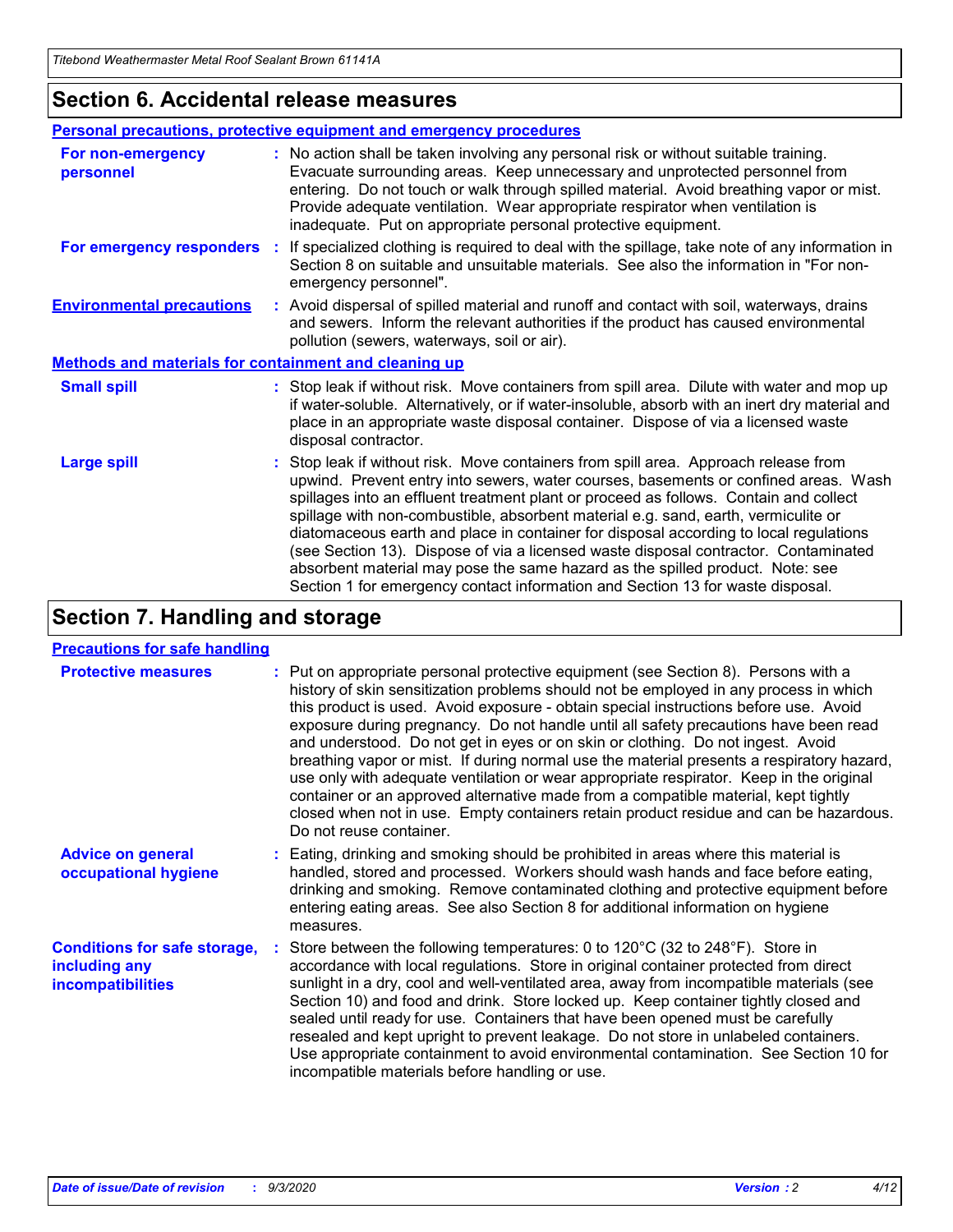## **Section 8. Exposure controls/personal protection**

### **Control parameters**

#### **Occupational exposure limits**

| <b>Ingredient name</b>                               |    |                        | <b>Exposure limits</b>                                                                                                                                                                                                                                                                                                                                                                                                                                                                                                                                                                                                 |
|------------------------------------------------------|----|------------------------|------------------------------------------------------------------------------------------------------------------------------------------------------------------------------------------------------------------------------------------------------------------------------------------------------------------------------------------------------------------------------------------------------------------------------------------------------------------------------------------------------------------------------------------------------------------------------------------------------------------------|
| 3-aminopropyltriethoxysilane<br>Dibutyltin dilaurate |    |                        | None.<br>ACGIH TLV (United States, 3/2020). Absorbed through skin.<br>Notes: as Sn<br>TWA: $0.1 \text{ mg/m}^3$ , (as Sn) 8 hours.<br>STEL: 0.2 mg/m <sup>3</sup> , (as Sn) 15 minutes.<br>NIOSH REL (United States, 10/2016). Absorbed through skin.<br>Notes: as Sn<br>TWA: 0.1 mg/m <sup>3</sup> , (as Sn) 10 hours.<br>OSHA PEL (United States, 5/2018). Notes: as Sn<br>TWA: 0.1 mg/m <sup>3</sup> , (as Sn) 8 hours.<br>OSHA PEL 1989 (United States, 3/1989). Absorbed through skin.<br>Notes: measured as Sn<br>TWA: 0.1 mg/m <sup>3</sup> , (measured as Sn) 8 hours. Form: Organic                           |
| <b>Appropriate engineering</b><br>controls           |    |                        | : If user operations generate dust, fumes, gas, vapor or mist, use process enclosures,<br>local exhaust ventilation or other engineering controls to keep worker exposure to<br>airborne contaminants below any recommended or statutory limits.                                                                                                                                                                                                                                                                                                                                                                       |
| <b>Environmental exposure</b><br>controls            |    |                        | Emissions from ventilation or work process equipment should be checked to ensure<br>they comply with the requirements of environmental protection legislation. In some<br>cases, fume scrubbers, filters or engineering modifications to the process equipment<br>will be necessary to reduce emissions to acceptable levels.                                                                                                                                                                                                                                                                                          |
| <b>Individual protection measures</b>                |    |                        |                                                                                                                                                                                                                                                                                                                                                                                                                                                                                                                                                                                                                        |
| <b>Hygiene measures</b>                              |    |                        | : Wash hands, forearms and face thoroughly after handling chemical products, before<br>eating, smoking and using the lavatory and at the end of the working period.<br>Appropriate techniques should be used to remove potentially contaminated clothing.<br>Contaminated work clothing should not be allowed out of the workplace. Wash<br>contaminated clothing before reusing. Ensure that eyewash stations and safety<br>showers are close to the workstation location.                                                                                                                                            |
| <b>Eye/face protection</b>                           |    |                        | Safety eyewear complying with an approved standard should be used when a risk<br>assessment indicates this is necessary to avoid exposure to liquid splashes, mists,<br>gases or dusts. If contact is possible, the following protection should be worn, unless<br>the assessment indicates a higher degree of protection: chemical splash goggles.                                                                                                                                                                                                                                                                    |
| <b>Skin protection</b>                               |    |                        |                                                                                                                                                                                                                                                                                                                                                                                                                                                                                                                                                                                                                        |
| <b>Hand protection</b>                               |    |                        | : Chemical-resistant, impervious gloves complying with an approved standard should be<br>worn at all times when handling chemical products if a risk assessment indicates this is<br>necessary. Considering the parameters specified by the glove manufacturer, check<br>during use that the gloves are still retaining their protective properties. It should be<br>noted that the time to breakthrough for any glove material may be different for different<br>glove manufacturers. In the case of mixtures, consisting of several substances, the<br>protection time of the gloves cannot be accurately estimated. |
| <b>Body protection</b>                               |    | handling this product. | Personal protective equipment for the body should be selected based on the task being<br>performed and the risks involved and should be approved by a specialist before                                                                                                                                                                                                                                                                                                                                                                                                                                                |
| <b>Other skin protection</b>                         |    |                        | : Appropriate footwear and any additional skin protection measures should be selected<br>based on the task being performed and the risks involved and should be approved by a<br>specialist before handling this product.                                                                                                                                                                                                                                                                                                                                                                                              |
| <b>Respiratory protection</b>                        | ÷. | aspects of use.        | Based on the hazard and potential for exposure, select a respirator that meets the<br>appropriate standard or certification. Respirators must be used according to a<br>respiratory protection program to ensure proper fitting, training, and other important                                                                                                                                                                                                                                                                                                                                                         |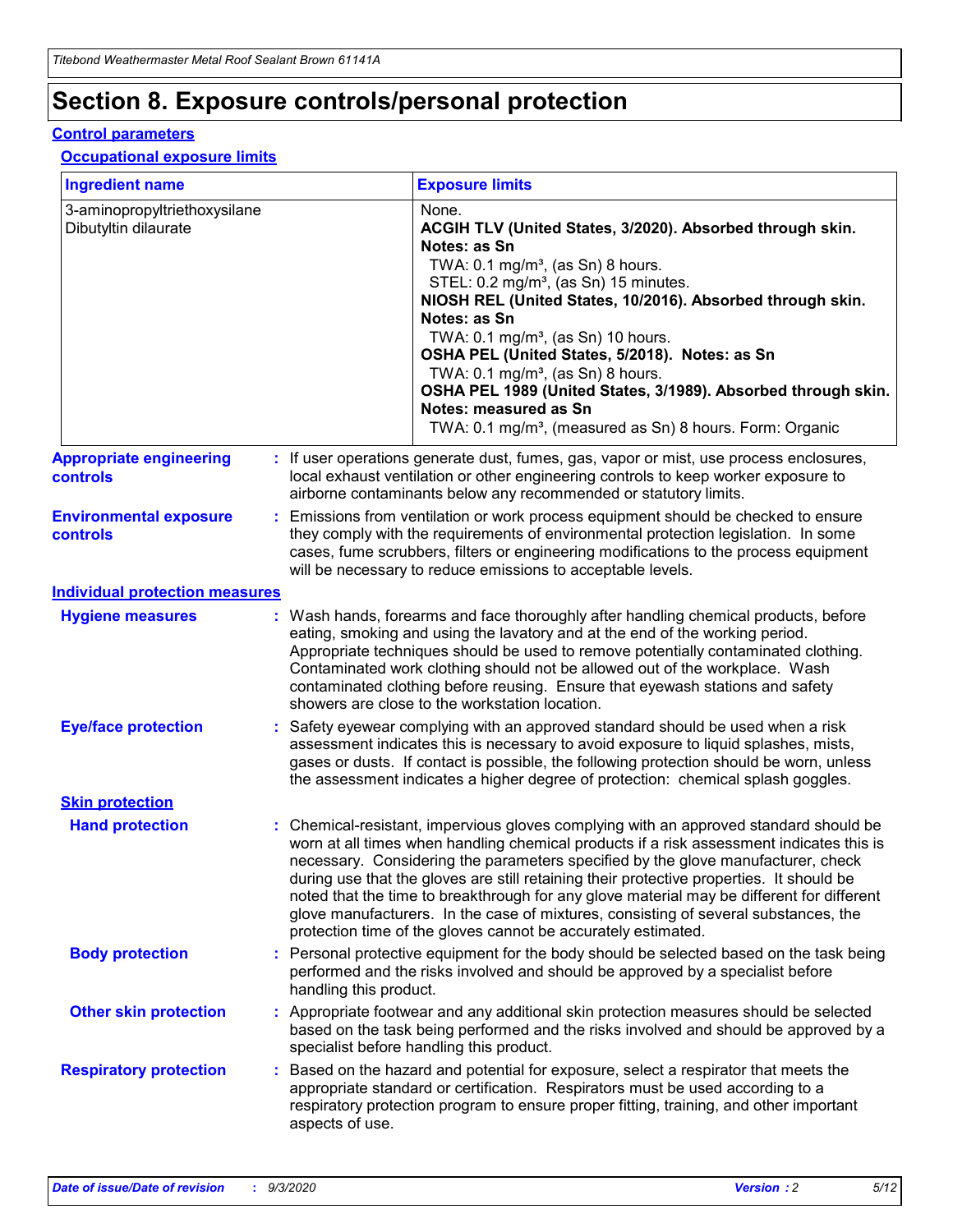### **Section 9. Physical and chemical properties**

### **Appearance**

| <b>Physical state</b>                                  |   | : Liquid. [Paste.]                                              |
|--------------------------------------------------------|---|-----------------------------------------------------------------|
| <b>Color</b>                                           |   | Brown.                                                          |
| Odor                                                   |   | Characteristic.                                                 |
| <b>Odor threshold</b>                                  | ÷ | Not available.                                                  |
| рH                                                     |   | Not applicable.                                                 |
| <b>Melting point</b>                                   |   | : Not available.                                                |
| <b>Boiling point</b>                                   |   | : $>200^{\circ}$ C ( $>392^{\circ}$ F)                          |
| <b>Flash point</b>                                     |   | Closed cup: >200°C (>392°F) [Setaflash.]                        |
| <b>Evaporation rate</b>                                |   | $:$ >1 (butyl acetate = 1)                                      |
| <b>Flammability (solid, gas)</b>                       |   | : Not available.                                                |
| <b>Lower and upper explosive</b><br>(flammable) limits |   | : Not available.                                                |
| <b>VOC (less water, less)</b><br>exempt solvents)      |   | : 0 g/l                                                         |
| <b>Volatility</b>                                      |   | $: 0\%$ (w/w)                                                   |
| <b>Vapor density</b>                                   |   | Not available.                                                  |
| <b>Relative density</b>                                |   | $\mathbf{1}$ $\mathbf{\sqrt{432}}$                              |
| <b>Solubility</b>                                      |   | Insoluble in the following materials: cold water and hot water. |
| <b>Solubility in water</b>                             |   | Not available.                                                  |
| <b>Partition coefficient: n-</b><br>octanol/water      |   | : Not available.                                                |
| <b>Auto-ignition temperature</b>                       |   | : Not available.                                                |
| <b>Decomposition temperature</b>                       |   | : Not available.                                                |
| <b>Viscosity</b>                                       |   | $:$ Not available.                                              |

## **Section 10. Stability and reactivity**

| <b>Reactivity</b>                            |    | : No specific test data related to reactivity available for this product or its ingredients.            |
|----------------------------------------------|----|---------------------------------------------------------------------------------------------------------|
| <b>Chemical stability</b>                    |    | : The product is stable.                                                                                |
| <b>Possibility of hazardous</b><br>reactions |    | : Under normal conditions of storage and use, hazardous reactions will not occur.                       |
| <b>Conditions to avoid</b>                   |    | : No specific data.                                                                                     |
| <b>Incompatible materials</b>                | ٠. | No specific data.                                                                                       |
| <b>Hazardous decomposition</b><br>products   | ÷. | Under normal conditions of storage and use, hazardous decomposition products should<br>not be produced. |

## **Section 11. Toxicological information**

### **Information on toxicological effects**

### **Acute toxicity**

| <b>Product/ingredient name</b> | <b>Result</b>           | <b>Species</b> | <b>Dose</b>                | <b>Exposure</b> |
|--------------------------------|-------------------------|----------------|----------------------------|-----------------|
| 3-aminopropyltriethoxysilane   | <b>ILD50 Dermal</b>     | Rabbit         | 4.29 g/kg                  |                 |
| Dibutyltin dilaurate           | ILD50 Oral<br>LD50 Oral | Rat<br>Rat     | $1.57$ g/kg<br>175 $mg/kg$ |                 |
|                                |                         |                |                            |                 |

**Irritation/Corrosion**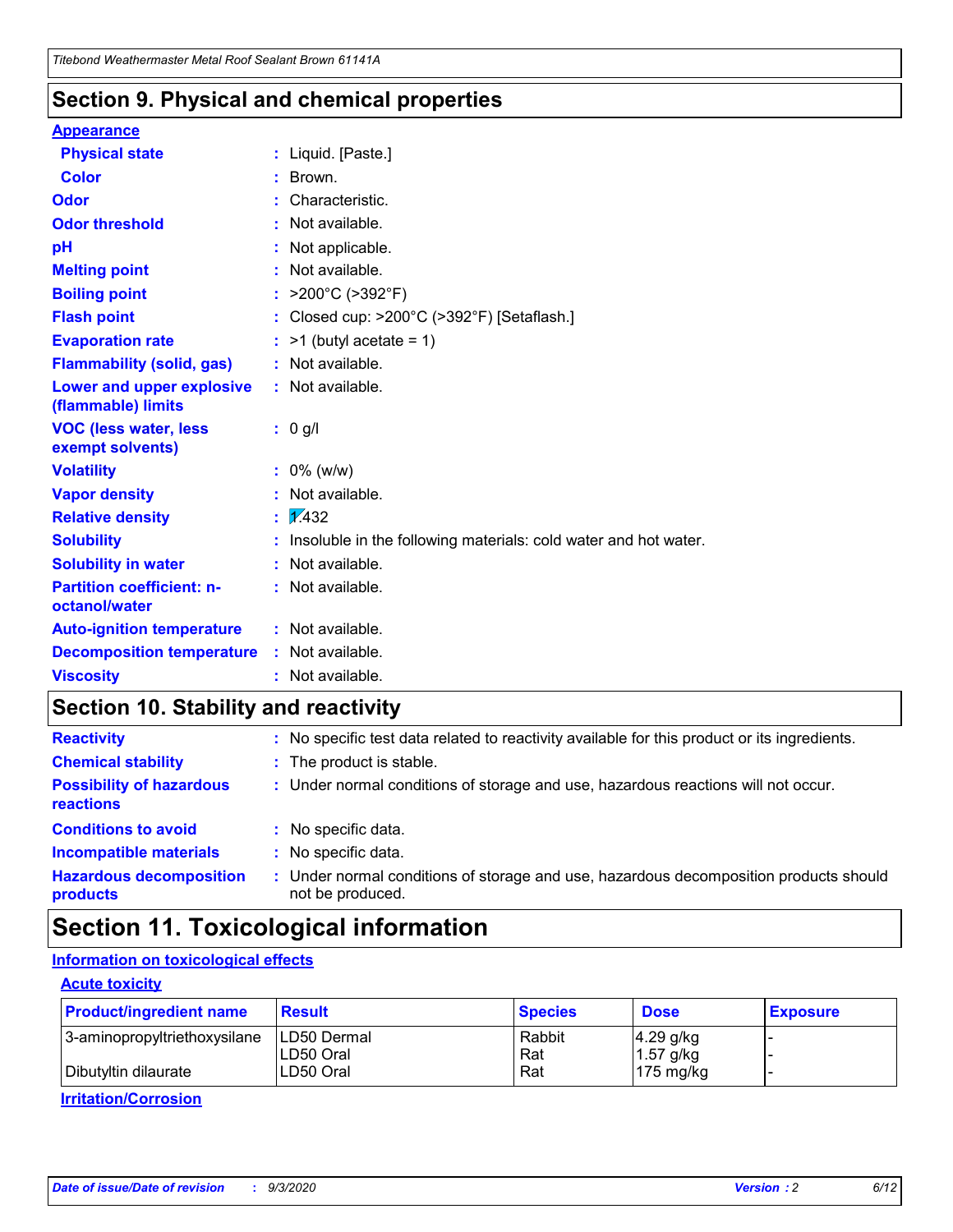## **Section 11. Toxicological information**

| <b>Product/ingredient name</b> | <b>Result</b>                 | <b>Species</b> | <b>Score</b> | <b>Exposure</b>    | <b>Observation</b> |
|--------------------------------|-------------------------------|----------------|--------------|--------------------|--------------------|
| 3-aminopropyltriethoxysilane   | Eyes - Mild irritant          | Rabbit         |              | $100$ mg           |                    |
|                                | Eyes - Severe irritant        | Rabbit         |              | 24 hours 750       |                    |
|                                |                               |                |              | ug                 |                    |
|                                | <b>Skin - Severe irritant</b> | Rabbit         |              | 24 hours 5         | ۰                  |
| Dibutyltin dilaurate           | Eyes - Moderate irritant      | Rabbit         |              | mq<br>24 hours 100 |                    |
|                                |                               |                |              | mg                 |                    |
|                                | Skin - Severe irritant        | Rabbit         |              | 500 mg             |                    |

### **Sensitization**

Not available.

### **Mutagenicity**

Not available.

#### **Carcinogenicity**

Not available.

#### **Reproductive toxicity**

Not available.

### **Teratogenicity**

Not available.

### **Specific target organ toxicity (single exposure)**

Not available.

### **Specific target organ toxicity (repeated exposure)**

| <b>Name</b>                                                                         |                                                                            | <b>Category</b>                                     | <b>Route of</b><br>exposure | <b>Target organs</b> |  |  |
|-------------------------------------------------------------------------------------|----------------------------------------------------------------------------|-----------------------------------------------------|-----------------------------|----------------------|--|--|
| Dibutyltin dilaurate                                                                |                                                                            | Category 1                                          |                             | respiratory system   |  |  |
| <b>Aspiration hazard</b><br>Not available.                                          |                                                                            |                                                     |                             |                      |  |  |
| <b>Information on the likely</b><br>routes of exposure                              | : Not available.                                                           |                                                     |                             |                      |  |  |
| <b>Potential acute health effects</b>                                               |                                                                            |                                                     |                             |                      |  |  |
| <b>Eye contact</b>                                                                  | : May cause eye irritation.                                                |                                                     |                             |                      |  |  |
| <b>Inhalation</b>                                                                   |                                                                            | : No known significant effects or critical hazards. |                             |                      |  |  |
| <b>Skin contact</b>                                                                 |                                                                            | : May cause skin irritation.                        |                             |                      |  |  |
| <b>Ingestion</b>                                                                    |                                                                            | : No known significant effects or critical hazards. |                             |                      |  |  |
| <b>Symptoms related to the physical, chemical and toxicological characteristics</b> |                                                                            |                                                     |                             |                      |  |  |
| <b>Eye contact</b>                                                                  | irritation<br>watering<br>redness                                          | : Adverse symptoms may include the following:       |                             |                      |  |  |
| <b>Inhalation</b>                                                                   | reduced fetal weight<br>increase in fetal deaths<br>skeletal malformations | : Adverse symptoms may include the following:       |                             |                      |  |  |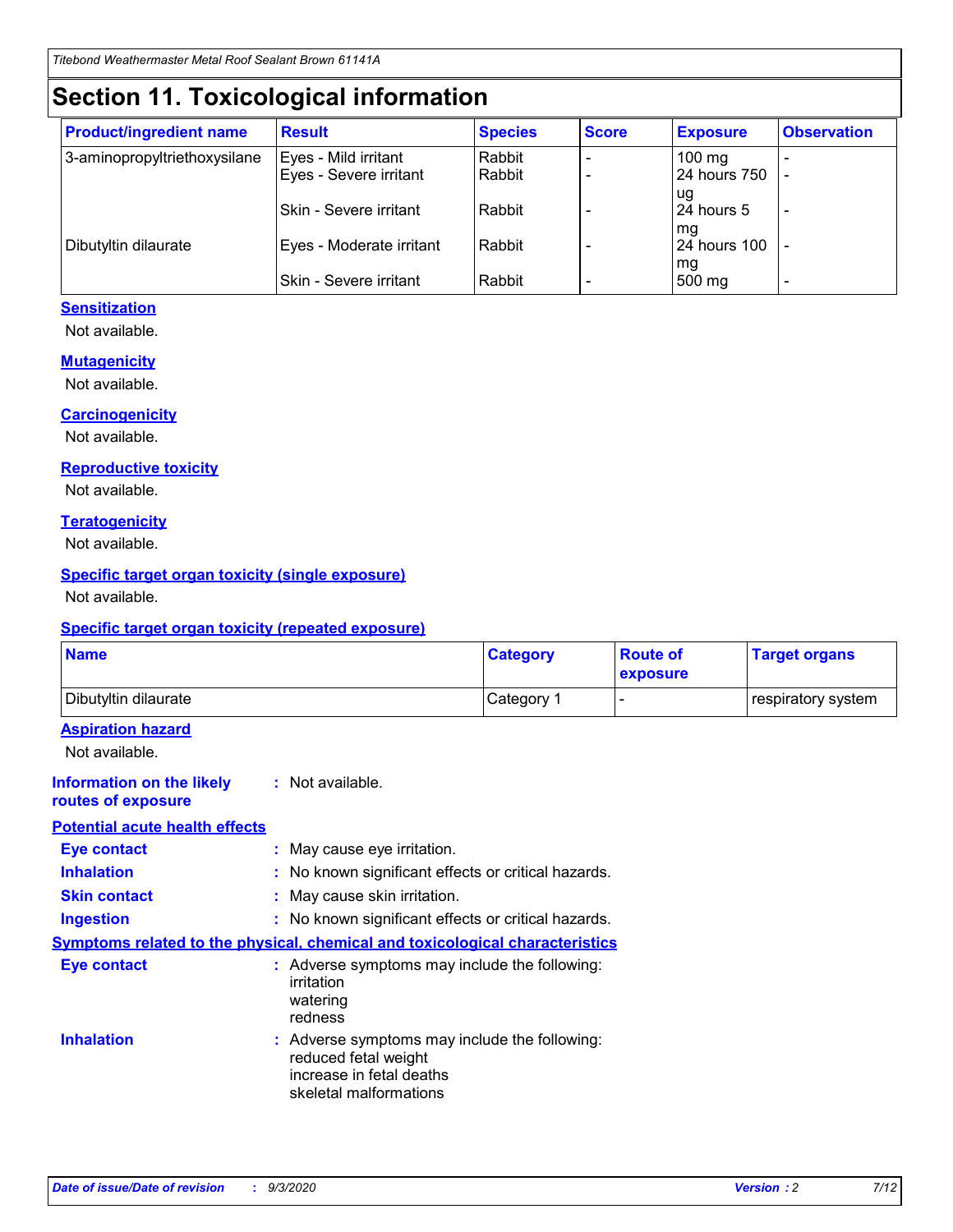*Titebond Weathermaster Metal Roof Sealant Brown 61141A*

## **Section 11. Toxicological information**

| <b>Skin contact</b>                     | : Adverse symptoms may include the following:<br>irritation                                            |
|-----------------------------------------|--------------------------------------------------------------------------------------------------------|
|                                         | redness                                                                                                |
|                                         | reduced fetal weight                                                                                   |
|                                         | increase in fetal deaths                                                                               |
|                                         | skeletal malformations                                                                                 |
| <b>Ingestion</b>                        | : Adverse symptoms may include the following:<br>reduced fetal weight                                  |
|                                         | increase in fetal deaths                                                                               |
|                                         | skeletal malformations                                                                                 |
|                                         | Delayed and immediate effects and also chronic effects from short and long term exposure               |
| <b>Short term exposure</b>              |                                                                                                        |
| <b>Potential immediate</b><br>effects   | : Not available.                                                                                       |
| <b>Potential delayed effects</b>        | : Not available.                                                                                       |
| <b>Long term exposure</b>               |                                                                                                        |
| <b>Potential immediate</b><br>effects   | : Not available.                                                                                       |
| <b>Potential delayed effects</b>        | : Not available.                                                                                       |
| <b>Potential chronic health effects</b> |                                                                                                        |
| Not available.                          |                                                                                                        |
| <b>General</b>                          | Once sensitized, a severe allergic reaction may occur when subsequently exposed to<br>very low levels. |
| <b>Carcinogenicity</b>                  | No known significant effects or critical hazards.                                                      |
| <b>Mutagenicity</b>                     | : No known significant effects or critical hazards.                                                    |
| <b>Teratogenicity</b>                   | May damage the unborn child.                                                                           |
| <b>Developmental effects</b>            | : No known significant effects or critical hazards.                                                    |
| <b>Fertility effects</b>                | : May damage fertility.                                                                                |
| <b>Numerical measures of toxicity</b>   |                                                                                                        |
| <b>Acute toxicity estimates</b>         |                                                                                                        |
| Not ovoilable                           |                                                                                                        |

Not available.

## **Section 12. Ecological information**

### **Toxicity**

| <b>Product/ingredient name</b> | <b>Result</b>                                       | <b>Species</b>               | <b>Exposure</b>       |
|--------------------------------|-----------------------------------------------------|------------------------------|-----------------------|
| Dibutyltin dilaurate           | $ CC50>3$ mg/l<br>Chronic EC10 > 2 mg/l Fresh water | Algae<br>Algae - Desmodesmus | 72 hours<br>196 hours |
|                                |                                                     | <b>I</b> subspicatus         |                       |

### **Persistence and degradability**

| <b>Product/ingredient name</b> | <b>Test</b>                                                                    | <b>Result</b>  |                   | <b>Dose</b> | <b>Inoculum</b>         |
|--------------------------------|--------------------------------------------------------------------------------|----------------|-------------------|-------------|-------------------------|
| Dibutyltin dilaurate           | OECD 301F<br>Ready<br>Biodegradability -<br>Manometric<br>Respirometry<br>Test | 23 % - 28 days |                   |             |                         |
| <b>Product/ingredient name</b> | <b>Aquatic half-life</b>                                                       |                | <b>Photolysis</b> |             | <b>Biodegradability</b> |
| Dibutyltin dilaurate           |                                                                                |                |                   |             | <b>Inherent</b>         |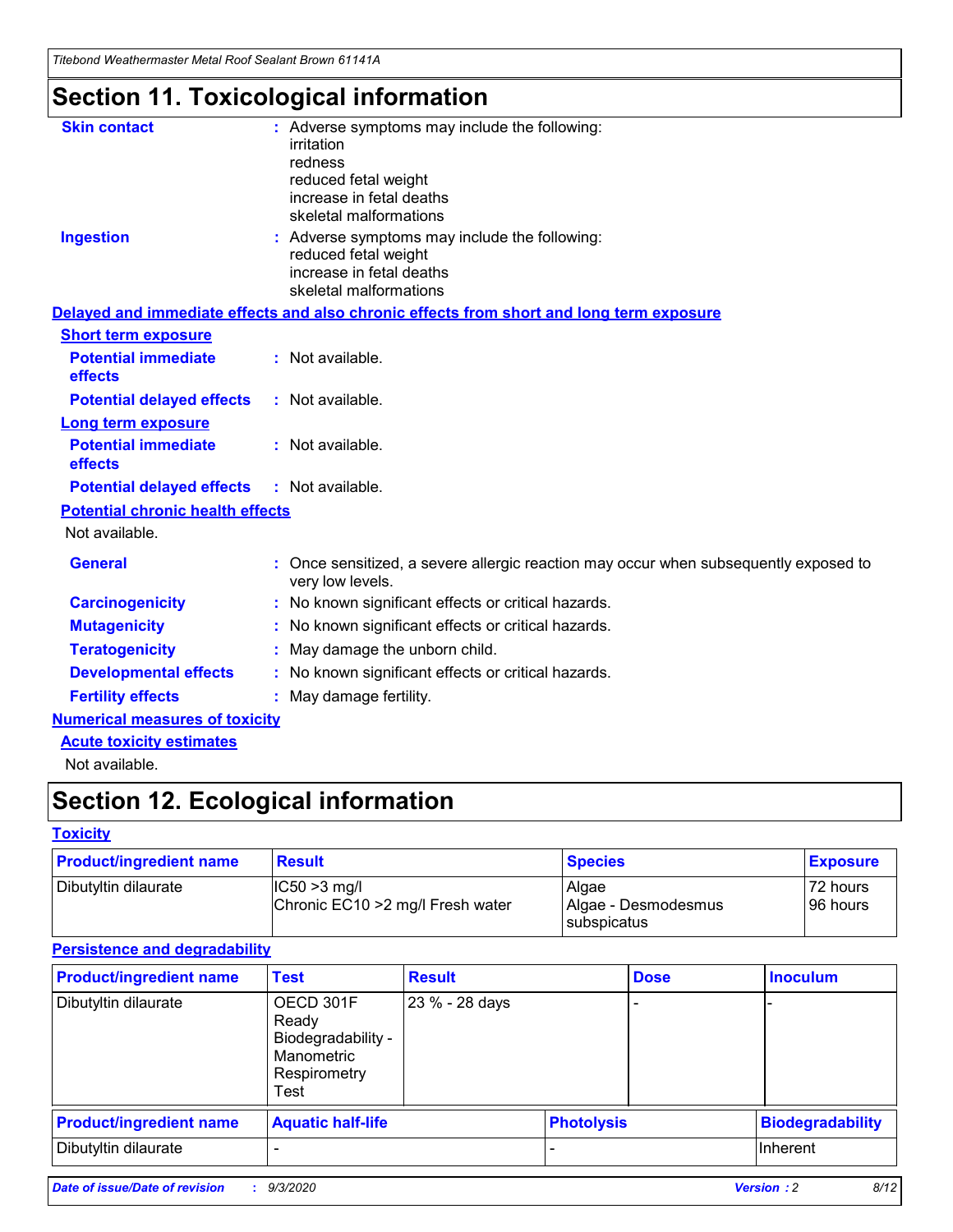## **Section 12. Ecological information**

#### **Bioaccumulative potential**

| <b>Product/ingredient name</b> | <b>LogP</b> <sub>ow</sub> | <b>BCF</b> | <b>Potential</b> |
|--------------------------------|---------------------------|------------|------------------|
| 3-aminopropyltriethoxysilane   | 4.44                      | 3.4        | low              |
| Dibutyltin dilaurate           |                           | 2.91       | low              |

#### **Mobility in soil**

| <b>Soil/water partition</b>           | : Not available. |  |
|---------------------------------------|------------------|--|
| <b>coefficient</b> (K <sub>oc</sub> ) |                  |  |

#### **Other adverse effects** : No known significant effects or critical hazards.

### **Section 13. Disposal considerations**

**Disposal methods :**

The generation of waste should be avoided or minimized wherever possible. Disposal of this product, solutions and any by-products should at all times comply with the requirements of environmental protection and waste disposal legislation and any regional local authority requirements. Dispose of surplus and non-recyclable products via a licensed waste disposal contractor. Waste should not be disposed of untreated to the sewer unless fully compliant with the requirements of all authorities with jurisdiction. Waste packaging should be recycled. Incineration or landfill should only be considered when recycling is not feasible. This material and its container must be disposed of in a safe way. Care should be taken when handling emptied containers that have not been cleaned or rinsed out. Empty containers or liners may retain some product residues. Avoid dispersal of spilled material and runoff and contact with soil, waterways, drains and sewers.

## **Section 14. Transport information**

|                                      | <b>DOT</b><br><b>Classification</b> | <b>TDG</b><br><b>Classification</b> | <b>Mexico</b><br><b>Classification</b> | <b>ADR/RID</b>           | <b>IMDG</b>              | <b>IATA</b>    |
|--------------------------------------|-------------------------------------|-------------------------------------|----------------------------------------|--------------------------|--------------------------|----------------|
| <b>UN number</b>                     | Not regulated.                      | Not regulated.                      | Not regulated.                         | Not regulated.           | Not regulated.           | Not regulated. |
| <b>UN proper</b><br>shipping name    |                                     |                                     |                                        |                          |                          |                |
| <b>Transport</b><br>hazard class(es) |                                     | $\overline{\phantom{0}}$            | $\qquad \qquad \blacksquare$           | $\overline{\phantom{0}}$ | $\overline{\phantom{0}}$ |                |
| <b>Packing group</b>                 |                                     |                                     |                                        |                          |                          |                |
| <b>Environmental</b><br>hazards      | No.                                 | No.                                 | No.                                    | No.                      | No.                      | No.            |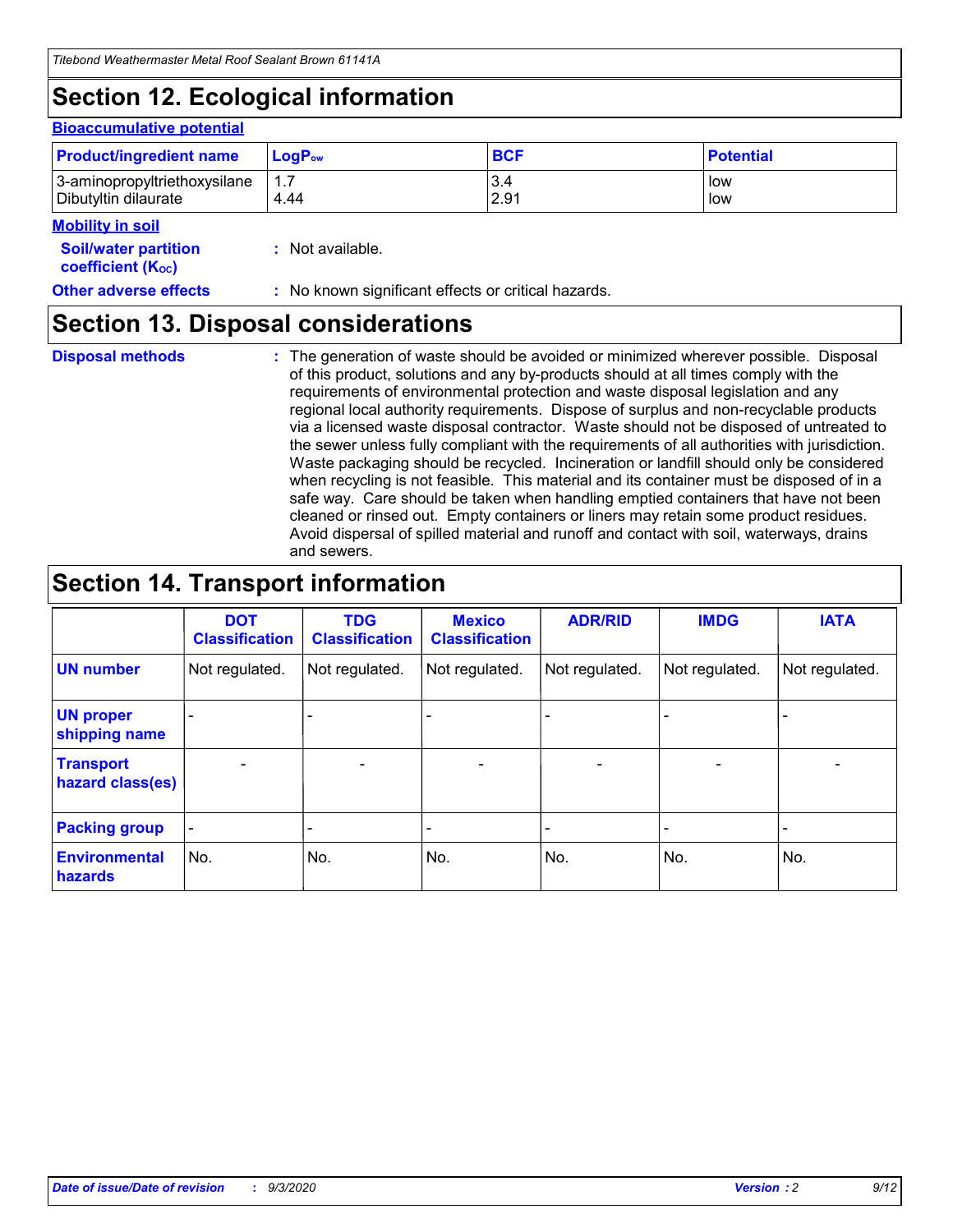### **Section 15. Regulatory information**

### **U.S. Federal regulations**

#### **SARA 302/304**

### **Composition/information on ingredients**

No products were found.

| SARA 304 RQ | Not applicable. |
|-------------|-----------------|
|-------------|-----------------|

#### **SARA 311/312**

**Classification :** EYE IRRITATION - Category 2B SKIN SENSITIZATION - Category 1 TOXIC TO REPRODUCTION - Category 1B HNOC - Product generates methanol during cure.

### **Composition/information on ingredients**

| <b>Name</b>                  | $\frac{9}{6}$ | <b>Classification</b>                                                                                                                                                                                                                                                                                      |
|------------------------------|---------------|------------------------------------------------------------------------------------------------------------------------------------------------------------------------------------------------------------------------------------------------------------------------------------------------------------|
| 3-aminopropyltriethoxysilane | $\leq$ 3      | <b>FLAMMABLE LIQUIDS - Category 4</b><br><b>ACUTE TOXICITY (oral) - Category 4</b><br><b>SKIN IRRITATION - Category 2</b><br>EYE IRRITATION - Category 2A                                                                                                                                                  |
| Dibutyltin dilaurate         | ≤0.3          | <b>ACUTE TOXICITY (oral) - Category 3</b><br>SKIN CORROSION - Category 1C<br>SERIOUS EYE DAMAGE - Category 1<br>SKIN SENSITIZATION - Category 1<br><b>GERM CELL MUTAGENICITY - Category 2</b><br>TOXIC TO REPRODUCTION - Category 1B<br>SPECIFIC TARGET ORGAN TOXICITY (REPEATED<br>EXPOSURE) - Category 1 |

### **State regulations**

**Massachusetts :**

: None of the components are listed.

**New York :** None of the components are listed. **New Jersey :** None of the components are listed.

**Pennsylvania :** None of the components are listed.

### **California Prop. 65**

WARNING: This product can expose you to methanol, which is known to the State of California to cause birth defects or other reproductive harm. For more information go to www.P65Warnings.ca.gov.

| Ingredient name | No significant risk Maximum<br>level | acceptable dosage<br><b>level</b> |
|-----------------|--------------------------------------|-----------------------------------|
| I methanol      |                                      | Yes.                              |

### **International regulations**

**Chemical Weapon Convention List Schedules I, II & III Chemicals** Not listed.

**Montreal Protocol**

Not listed.

**Stockholm Convention on Persistent Organic Pollutants**

Not listed.

**UNECE Aarhus Protocol on POPs and Heavy Metals** Not listed.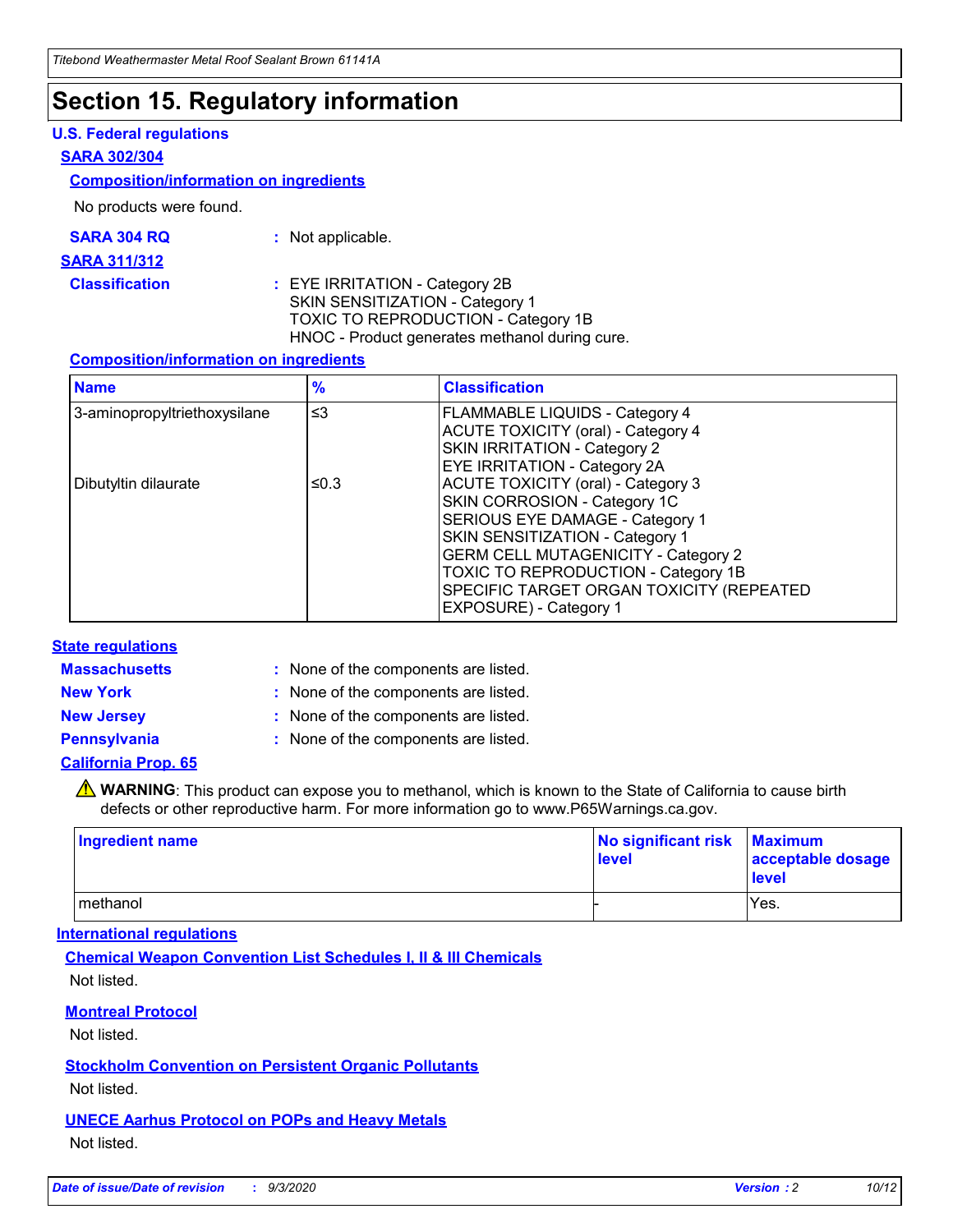## **Section 15. Regulatory information**

### **Inventory list**

- 
- **China :** Not determined.

**United States TSCA 8(b) inventory**

**:** All components are active or exempted.

## **Section 16. Other information**





**Caution: HMIS® ratings are based on a 0-4 rating scale, with 0 representing minimal hazards or risks, and 4 representing significant hazards or risks. Although HMIS® ratings and the associated label are not required on SDSs or products leaving a facility under 29 CFR 1910.1200, the preparer may choose to provide them. HMIS® ratings are to be used with a fully implemented HMIS® program. HMIS® is a registered trademark and service mark of the American Coatings Association, Inc.**

**The customer is responsible for determining the PPE code for this material. For more information on HMIS® Personal Protective Equipment (PPE) codes, consult the HMIS® Implementation Manual.**

**National Fire Protection Association (U.S.A.)**



**Reprinted with permission from NFPA 704-2001, Identification of the Hazards of Materials for Emergency Response Copyright ©1997, National Fire Protection Association, Quincy, MA 02269. This reprinted material is not the complete and official position of the National Fire Protection Association, on the referenced subject which is represented only by the standard in its entirety.**

**Copyright ©2001, National Fire Protection Association, Quincy, MA 02269. This warning system is intended to be interpreted and applied only by properly trained individuals to identify fire, health and reactivity hazards of chemicals. The user is referred to certain limited number of chemicals with recommended classifications in NFPA 49 and NFPA 325, which would be used as a guideline only. Whether the chemicals are classified by NFPA or not, anyone using the 704 systems to classify chemicals does so at their own risk.**

### **Procedure used to derive the classification**

| <b>Classification</b>                                                                                                | <b>Justification</b>                                  |
|----------------------------------------------------------------------------------------------------------------------|-------------------------------------------------------|
| <b>EYE IRRITATION - Category 2B</b><br><b>SKIN SENSITIZATION - Category 1</b><br>TOXIC TO REPRODUCTION - Category 1B | Expert judgment<br>Expert judgment<br>Expert judgment |
| <b>History</b>                                                                                                       |                                                       |

| .                                 |             |
|-----------------------------------|-------------|
| <b>Date of printing</b>           | : 4/22/2022 |
| Date of issue/Date of<br>revision | : 9/3/2020  |
| Date of previous issue            | : 9/3/2020  |
| <b>Version</b>                    | $\cdot$ 2   |
|                                   |             |